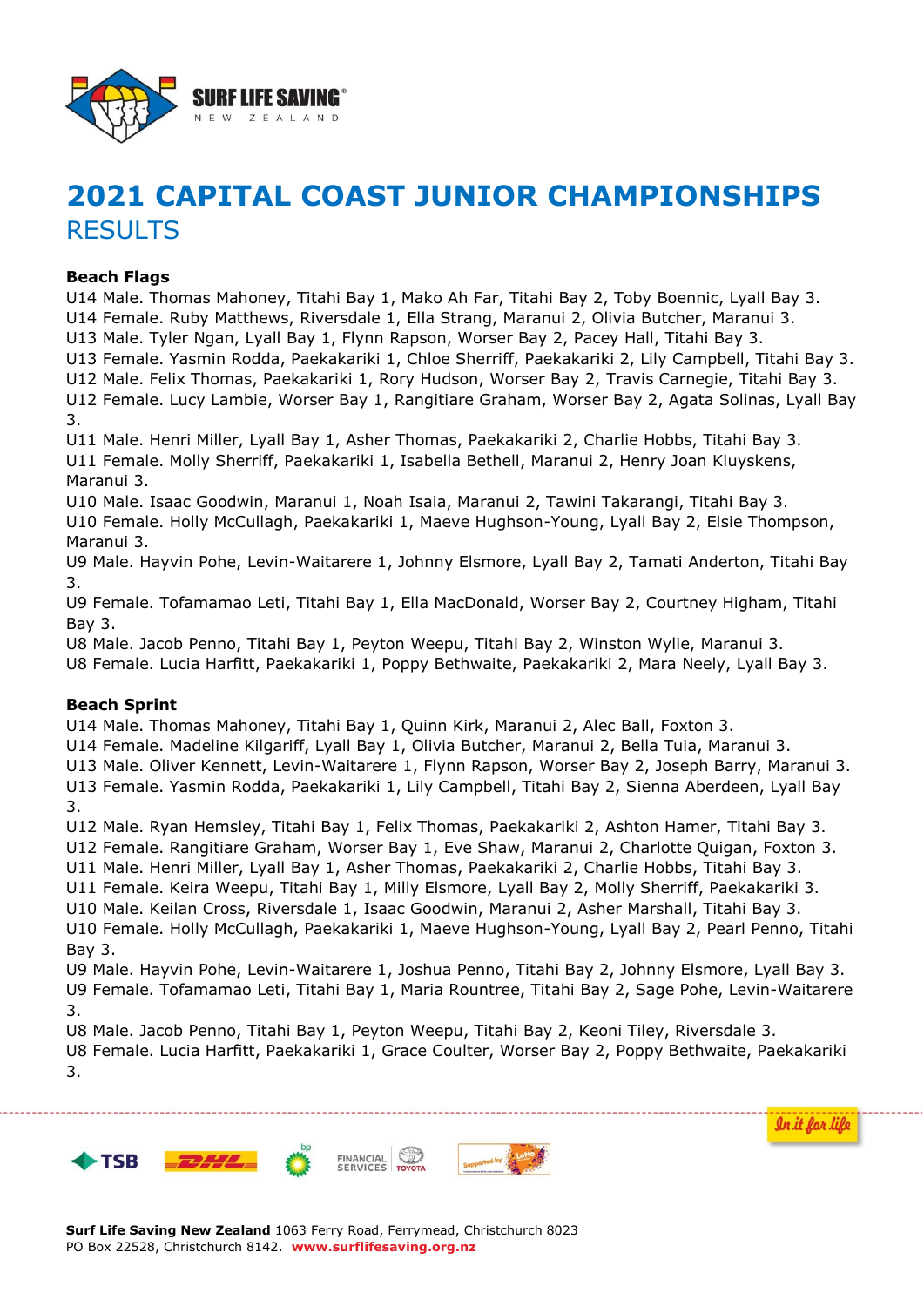## **Board Race**

U14 Male. Alec Ball, Foxton 1, Toby Boennic, Lyall Bay 2, Thomas Warburton, Maranui 3. U14 Female. Annabelle Stirling, Lyall Bay 1, Ella Strang, Maranui 2, Madeline Kilgariff, Lyall Bay 3. U13 Male. William Groombridge, Worser Bay 1, Flynn Rapson, Worser Bay 2, Joseph Barry, Maranui 3.

U13 Female. Marley Thompson, Lyall Bay 1, Abi Isaia, Maranui 2, Harriet Jones, Paekakariki 3. U12 Male. Ashton Hamer, Titahi Bay 1, Travis Carnegie, Titahi Bay 2, Charlie Gardner, Maranui 3. U12 Female. Khendall Maxwell, Otaki 1, Lucy Lambie, Worser Bay 2, Brodie Becker, Lyall Bay 3. U11 Male. Henri Miller, Lyall Bay 1, Asher Thomas, Paekakariki 2, Dylan Hutchinson, Titahi Bay 3.

## **Diamond**

U14 Male. Alec Ball, Foxton 1, Toby Boennic, Lyall Bay 2, Sam Jones, Lyall Bay 3.

U14 Female. Alessandra Unsworth, Lyall Bay 1, Annabelle Stirling, Lyall Bay 2, Madeline Kilgariff, Lyall Bay 3.

U13 Male. William Groombridge, Worser Bay 1, Joseph Barry, Maranui 2, Flynn Rapson, Worser Bay 3.

U13 Female. Abi Isaia, Maranui 1, Harriet Jones, Paekakariki 2, Sienna Aberdeen, Lyall Bay 3.

U12 Male. Ryan Hemsley, Titahi Bay 1, Felix Thomas, Paekakariki 2, Travis Carnegie, Titahi Bay 3.

U12 Female. Khendall Maxwell, Otaki 1, Brodie Becker, Lyall Bay 2, Siofra Long, Maranui 3.

U11 Male. Henri Miller, Lyall Bay 1, Isaac Thompson, Lyall Bay 2, Jack Kennett, Levin-Waitarere 3. U11 Female. Eleanor Jefferies, Maranui 1, Lucy Easton, Foxton 2, Charlotte Wesley-Smith, Titahi Bay 3.

U10 Male. Isaac Goodwin, Maranui 1, Harry Swain, Worser Bay 2, Asher Marshall, Titahi Bay 3. U10 Female. Pearl Penno, Titahi Bay 1, Connie Reed, Titahi Bay 2, Sophia Marshall, Titahi Bay 3. U9 Male. Zane Hamer, Titahi Bay 1, Joshua Penno, Titahi Bay 2, Oscar Trewern, Titahi Bay 3. U9 Female. Karli Westerby, Levin-Waitarere 1, Alexandria Havenith, Titahi Bay 2, Ella MacDonald, Worser Bay 3.

U8 Male. Lachlan Moore, Lyall Bay 1, Boston Aberdeen, Lyall Bay 2, Jacob Penno, Titahi Bay 3. U8 Female. Tessa Moffat, Paekakariki 1.

# **Surf Race**

U14 Male. Toby Boennic, Lyall Bay 1, Alec Ball, Foxton 2, Thomas Warburton, Maranui 3. U14 Female. Alessandra Unsworth, Lyall Bay 1, Madeline Kilgariff, Lyall Bay 2, Annabelle Stirling, Lyall Bay 3.

U13 Male. Oliver Kennett, Levin-Waitarere 1, William Groombridge, Worser Bay 2, Joseph Barry, Maranui 3.

U13 Female. Abi Isaia, Maranui 1, Harriet Jones, Paekakariki 2, Sienna Aberdeen, Lyall Bay 3.

U12 Male. Felix Thomas, Paekakariki 1, Ryan Hemsley, Titahi Bay 2, Travis Carnegie, Titahi Bay 3.

U12 Female. Lucy Lambie, Worser Bay 1, Lucy Turnbull, Lyall Bay 2, Brodie Becker, Lyall Bay 3.

U11 Male. Henri Miller, Lyall Bay 1, Jack Kennett, Levin-Waitarere 2, Jack Chamberlain, Paekakariki 3.

U11 Female. Lucy Easton, Foxton 1, Eleanor Jefferies, Maranui 2, Rosie Dunn, Maranui 3.

# **Board Relay**

U14 Mixed. Maranui (Bruno Joli/Angus Currie/Thomas Mayne) 1, Maranui (Oskar Wickens/Thomas Warburton/Quinn Kirk) 2, Lyall Bay (Madeline Kilgariff/Alessandra Unsworth/Annabelle Stirling) 3.

## **Bodyboard Race**

U10 Male. Asher Marshall, Titahi Bay 1, Harry Swain, Worser Bay 2, Isaac Goodwin, Maranui 3. U8 Male. Jacob Penno, Titahi Bay 1, Keoni Tiley, Riversdale 2, Lachlan Moore, Lyall Bay 3. U8 Female. Tessa Moffat, Paekakariki 1, Poppy Bethwaite, Paekakariki 2, Jamie Overdevest, Titahi Bay 3.

## **Run Wade Run**

U10 Male. Isaac Goodwin, Maranui 1, Asher Marshall, Titahi Bay 2, Harry Swain, Worser Bay 3. U10 Female. Holly McCullagh, Paekakariki 1, Pearl Penno, Titahi Bay 2, Olive Anderson, Maranui 3. U9 Male. Zane Hamer, Titahi Bay 1, Hayvin Pohe, Levin-Waitarere 2, Oscar Trewern, Titahi Bay 3.